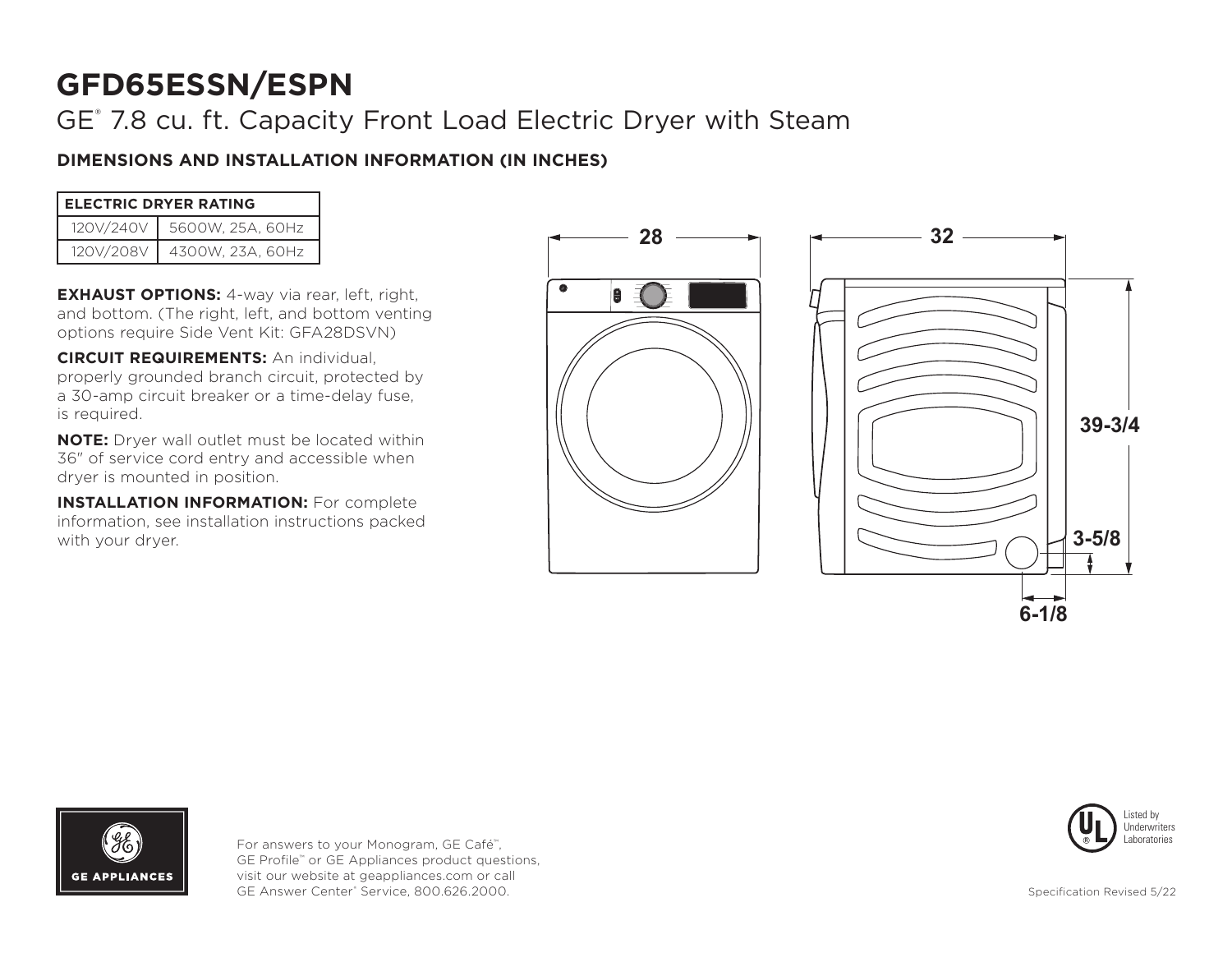# GE® 7.8 cu. ft. Capacity Front Load Electric Dryer with Steam

## **SPECIAL INSTALLATION REQUIREMENTS:**

## **STACKED INSTALLATION:**

Brackets for stacking dryer over washer are not included with the dryer. Order part no. GFA28KITN.

## **ALCOVE OR CLOSET INSTALLATION:**

If your dryer is approved for installation in an alcove or closet, it will be label on the dryer back.

The dryer MUST be exhausted to the outside.

Minimum clearances between dryer cabinet and adjacent walls or other surfaces are: 0" all sides and top.\*

Closet doors must be louvered or otherwise ventilated and must contain a minimum of 60 sq. in. of open area equally distributed. If this closet contains both a washer and a dryer, doors must contain a minimum of 120 sq. in. of open area equally distributed.

No other fuel-burning appliance shall be installed in the same closet with a gas dryer.

## **BATHROOM OR BEDROOM INSTALLATION:**

The dryer MUST be exhausted to the outdoors.

The installation must conform with the local codes, or in the absence of local codes, with the National Electric Code and National Fuel Gas Code, ANSI Z223 for gas dryers.

### **MINIMUM CLEARANCE OTHER THAN ALCOVE OR CLOSET INSTALLATIONS:**

Minimum clearances to combustible surfaces 0" all sides and top.\*

#### **FOR MORE INFORMATION ON VENTING KITS AND ACCESSORIES, PLEASE CALL 1-800-GE-CARES.**

\*For improved performance, a 1/2" clearance is suggested on each side.



For answers to your Monogram, GE Café™, GE Profile™ or GE Appliances product questions, visit our website at geappliances.com or call GE Answer Center® Service, 800.626.2000.









#### **PEDESTAL DIMENSIONS (IN INCHES) GFP1528PNSN - SATIN NICKEL GFP1528PTDS - CARBON GRAPHITE GFP1528SNWW - WHITE**

This optional 16" pedestal raises the door opening and height of the washer or dryer.

#### **RISER DIMENSIONS (IN INCHES) GFR0728PNSN - SATIN NICKEL GFR0728PTDS - CARBON GRAPHITE GFR0728SNWW - WHITE**

This optional 7" riser raises the door opening and height of the washer or dryer while remaining ADA compliant.



**7"**

Specification Revised 5/22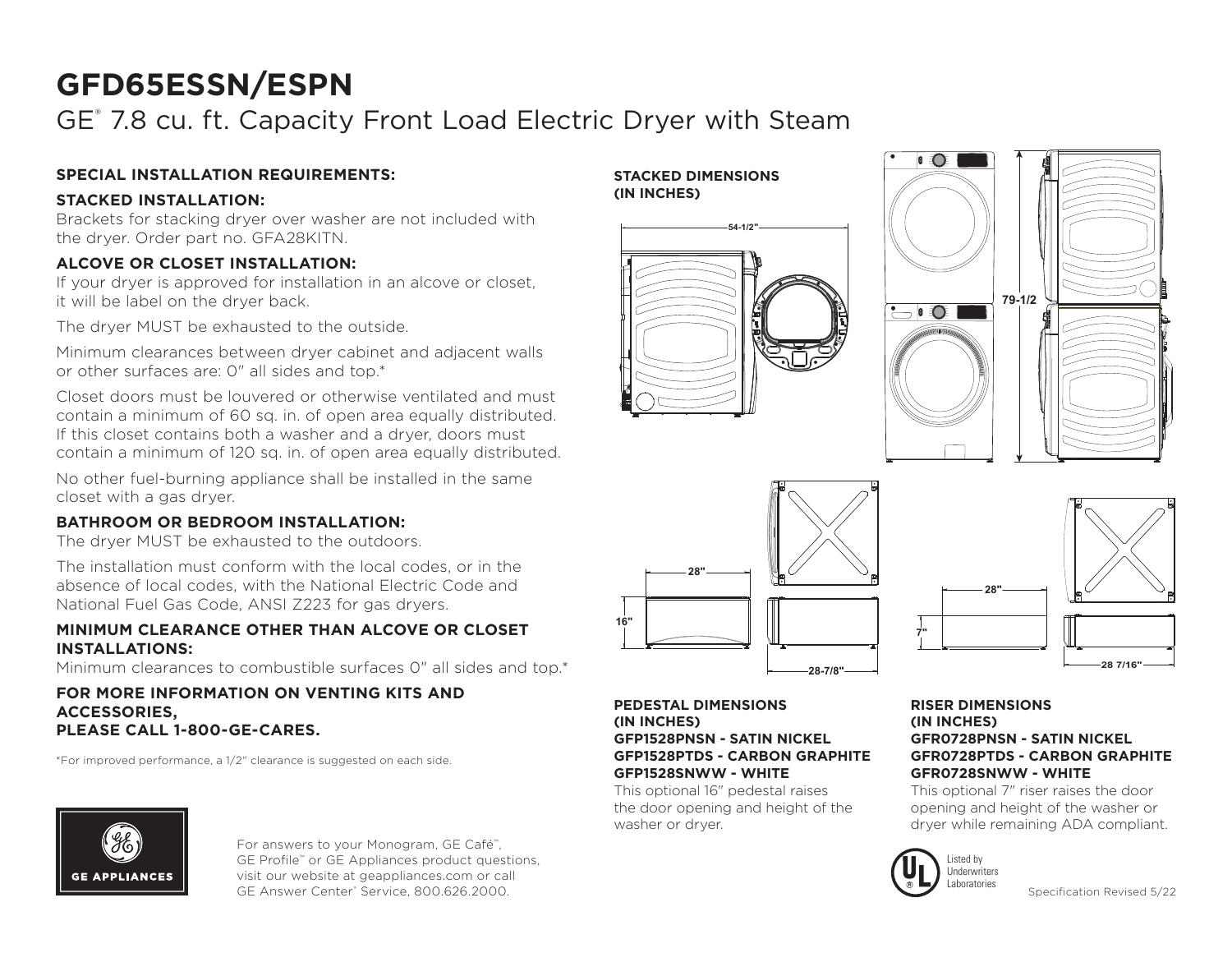# GE® 7.8 cu. ft. Capacity Front Load Electric Dryer with Steam

## **DRYER EXHAUSTING INFORMATION –METAL DUCT ONLY**

For complete information, see installation instructions packed with your dryer.

**DUCTING MATERIALS:** For best performance, this dryer should be vented with 4" diameter all rigid metal exhaust duct. If rigid metal duct cannot be used, then UL-listed flexible metal (semi-rigid) ducting can be used (Kit WX08X10077). In special installations, it may be necessary to connect the dryer to the house vent using a flexible metal (foil-type) duct. A UL-listed flexible metal (foil-type) duct may be used ONLY in installations where rigid metal or flexible metal (semi-rigid) ducting cannot be used AND where a 4" diameter can be maintained throughout the entire length of the transition duct. Please see installation instruction packed with your dryer for complete instructions when using flexible metal (foil type) ducting.

# **EXHAUST LENGTH CALCULATION:**

- 1. Determine the number of 90° turns needed for your installation. If you exhaust to the side or bottom of dryer, add one turn.
- 2. The maximum length of 4" rigid (aluminum or galvanized) duct which can be tolerated is shown in the table.

A turn of 45° or less may be ignored. Two 45° turns within the duct length should be treated as a 90° elbow.

A turn over 45° should be treated as a 90° elbow.

Dryers must be exhausted to the outside.

**CAUTION:** For personal safety do not terminate exhaust into a chimney, under any enclosed house floor (crawl space), or into an attic, since the accumulated lint could create a fire hazard or moisture could cause damage. Never terminate the exhaust into a common duct or plenum with a kitchen exhaust, since the combination of lint and grease could create a fire hazard.

Exhaust ducts should be terminated in a dampered wall cap to prevent back drafts, bird nesting, etc. The wall cap must also be located at least 12" above the ground or any other obstruction with the opening pointed down.

### **FOR MORE INFORMATION ON VENTING KITS AND ACCESSORIES, PLEASE CALL 1-800-GE-CARES.**









For answers to your Monogram, GE Café™, GE Profile™ or GE Appliances product questions, visit our website at geappliances.com or call GE Answer Center® Service, 800.626.2000.